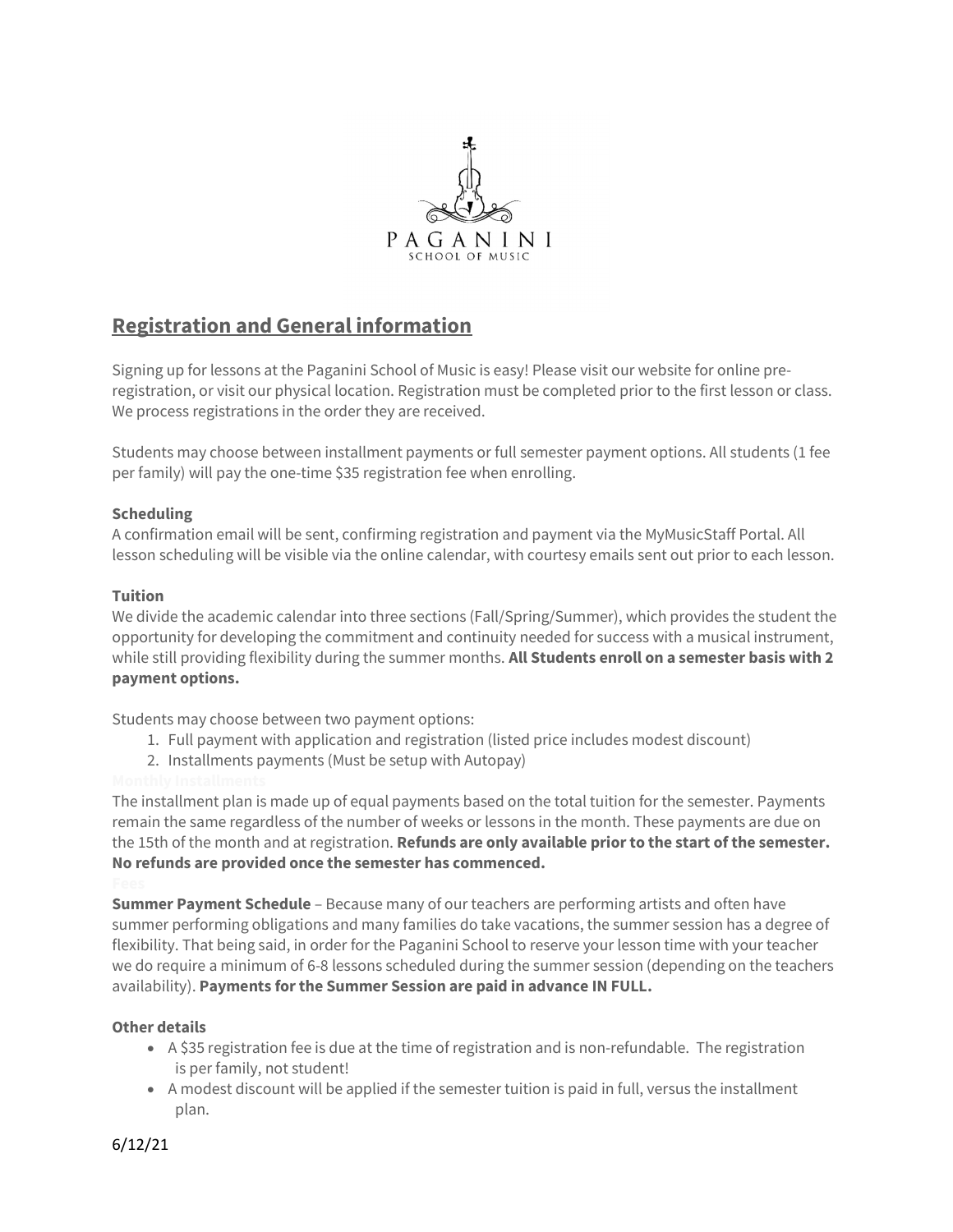- A \$25 late fee is assessed if tuition is not received by the due date (see tuition schedule). The Paganini School of Music reserves the right to cancel lessons if payments are not received.
- Music, materials, instrument rentals, etc are not included in the private lesson fees.
- Entry/Participation fees for outside events such as masterclasses or concerts are not included in private lesson or group class fees.
- Terminating lessons or Group Classes: Our general policy and philosophy is to have all students make a commitment of a full semester. We feel this provides the stability and personal commitment on the part of the teacher, student and parents to be condusive for a more successful musical outcome. However, we understand that there can be extenuating circumstances, which prevent the students ability to continue (family emergency, serious illness, etc). We do require a 30-day written notice to consider a refund. The student is financially responsible for the lessons that occur during the 30 days from which the date notice is given, even if the student chooses not to attend the class. The annual registration fee of \$25 is non-refundable. Students are responsible for lessons they have missed and those lessons will not be refunded.

# Attendance Policies for Private Lessons

- There are a scheduled number of private lessons each semester (Fall/Spring) for which the student pays for in advance.
- Please arrive at your lesson time. The faculty member is under no obligation to provide a make-up or extend the lesson should you arrive late.

### Make-up Lessons Policies for Private Lessons

- One make-up lesson is allowed per student each semester (Fall/Winter/Summer) for an excused absence. An excused absence is a lesson missed due to illness, extreme emergency or death in the family and the Paganini School is given notice by email or the MyMusicStaff portal. Notice should be given at least 24 hours in advance. Please contact the School Office at 281-769-3609 or via e-mail: info@paganinischool.com.
- Any lessons missed and rescheduled, except for the one allotted makeup lesson, will be at the discretion and availability of the private teacher.
- Unexcused student absences will not be made up by the teacher or refunded. We do send out automatic reminders of lessons, to help your family plan.
- If a student is late, the teacher is not under obligation to extend the lesson. However, if the teacher is late, the teacher will either extend the lesson time or re-schedule the lost time at a mutually convenient time. Occasionally, another one of our highly qualified instructors will substitute for the original instructor, so to avoid disruption in your child's learning.
- Students are responsible for paying for all lessons or classes, regardless of their or the instructor's attendance
- If a lesson is canceled or forfeited by the student for any reason, the instructor may then schedule another lesson in the cancelled lesson period. The instructor is under no requirement to inform the parent or student who cancels the lesson of the substitution. If the original student's schedule changes and they are indeed able to attend the canceled lesson, it is subject to the instructor's availability.
- If the school closes due to inclement weather, the lesson will be made up at no additional cost or fee to the student.
- If a child is not feeling well enough to attend their lesson, but wanting to learn, we do offer virtual lessons at the students regular lesson time to help the child with a continuity of learning.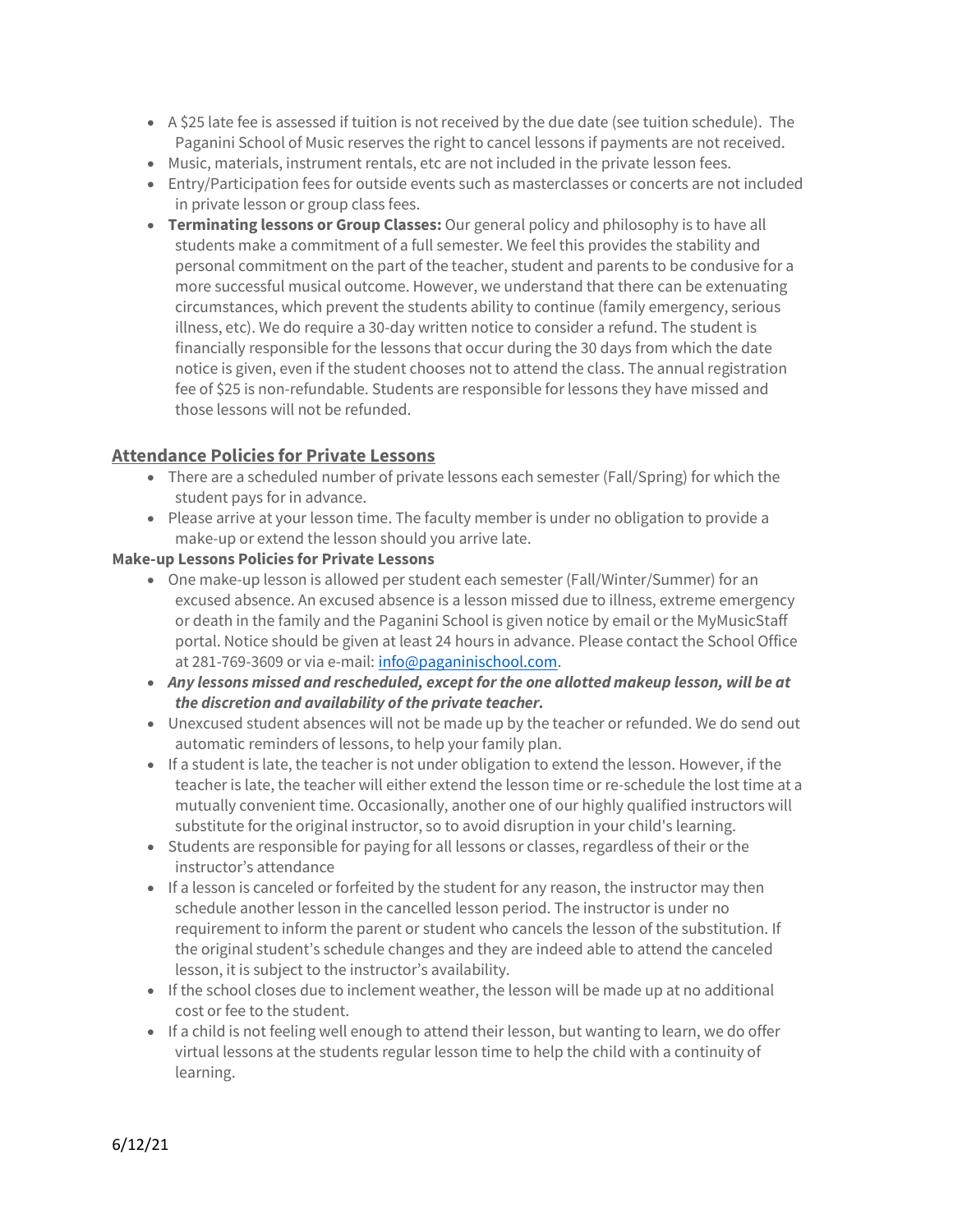#### Attendance Policies for Group Lessons/Classes and Ensembles

- Group classes consist of a scheduled number of classes per semester for which the student pays in advance for the semester. Because of the nature of the group class environment, we will not be able to issue refunds or reimbursements for missed lessons (excused or unexcused).
- If the teacher is to be absent for a class, the students will be informed ahead of time. The class will then be rescheduled at no additional cost or fee to the student.
- If the Paganini School has to close due to inclement weather, the class will be made up at no additional cost or fee to the student.
- If an instructor must miss a class, it will either be rescheduled or another one of our highly qualified instructors will substitute for the original instructor, so to avoid disruption of the student's learning. If that is not possible, the student will be credited the appropriate tuition amount.

### Performances

Performing is an essential part of the learning process, and what music is fundamentally about - sharing with others through music. Throughout the course of the year, the Paganini School of Music will offer opportunities for students to perform for the community, and their family and friends.

### Home Practice

Learning a musical instrument is like learning a sport. It takes regular and consistent practice to become proficient. The instruction your child receives at our school will be augmented by the effort that is put in at home. A good rule of thumb, is if you are taking a 30min lesson, you should be practicing 30 minutes each day at home - 60min lesson = 60 min of practicing a day, etc.

#### Inclement Weather

In case of inclement weather, visit the Paganini School of Music webpage or call the office at 281-769-3609.

The Academy of Fine Arts follows the inclement weather policy of Katy ISD. Please listen to local TV, radio or internet broadcasts for information about closings. When inclement weather develops during the afternoon, the Paganini School of Music reserves the right to cancel classes for the remainder of the day.

## Safety

Your child's safety is paramount. Please adhere to all rules and regulations to insure a safe learning environment. No children under the age of 12 may be left without adult supervision in the areas of the Paganini School of Music or Sam's Strings Violin Shop The teacher will have an attendance sheet that the student is expected to sign at each lesson. A parent or authorized adult must either be in the lesson room on in the waiting area during their child's lesson – Parents are not allowed to drop off their child and leave the facility. The Paganini School has this policy to ensure your child's safety, as we do not have child care facilities, should you not arrive in time to pick up your child.

The Paganini School of Music has limited area for waiting during your child's lesson, enough room for 1-2 people per student taking a private lesson (during Covid Period, we ask for parents to wait in their car, or be in the lesson with their child - no additional siblings allowed). We ask that family members wait quietly in the assigned area while their child is taking a lesson. Parents of students under 16 years old who are taking private lessons can choose to attend the lesson at the teacher's discretion. Parents whose children are attending a group class and who would like to watch are asked to wait in the Parlor Room,